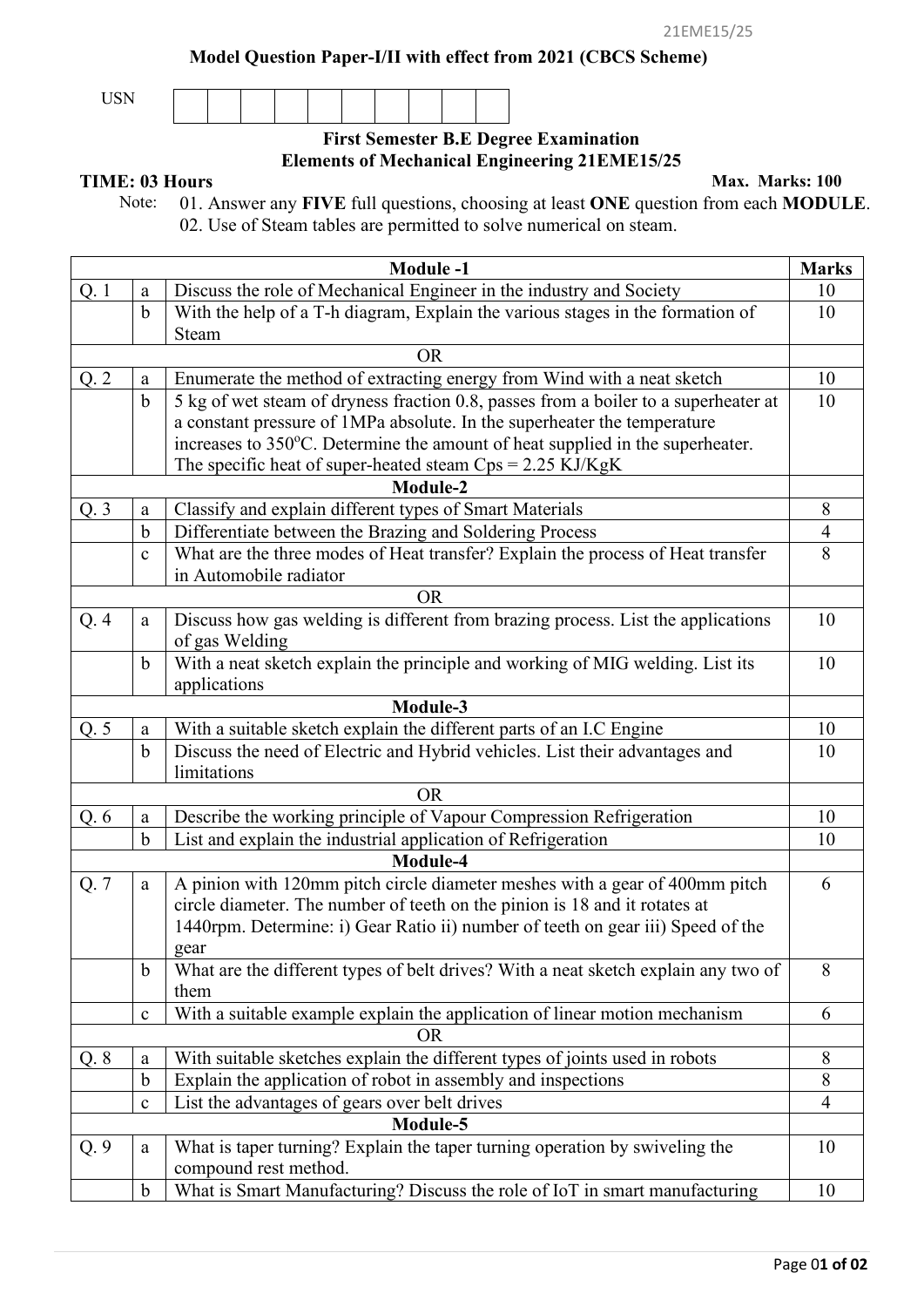|  |  | Describe the Construction and working of upright Drilling Machine        |  |  |
|--|--|--------------------------------------------------------------------------|--|--|
|  |  | With Suitable Example explain the concept of open and Closed loop System |  |  |